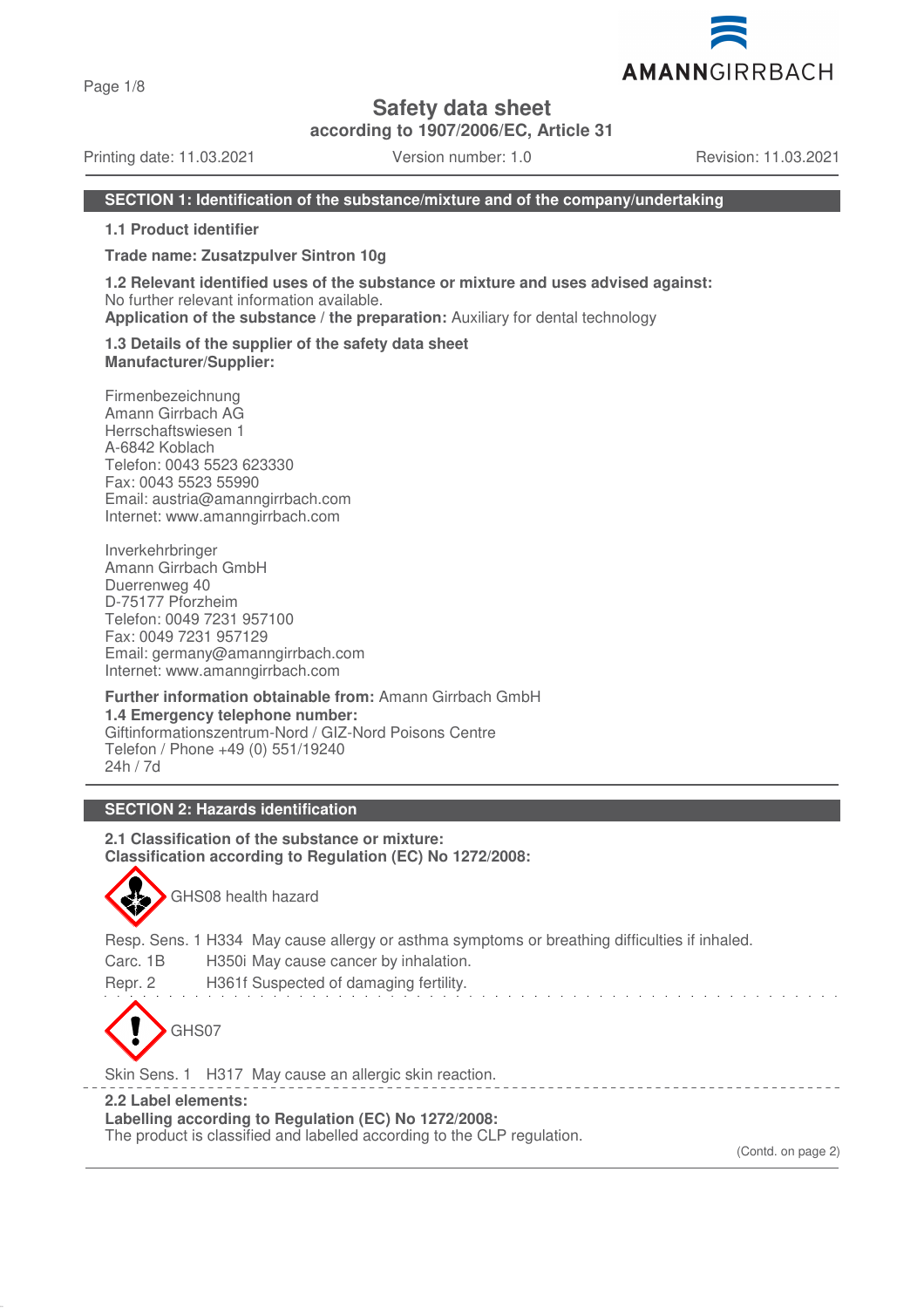Page 2/8

## **Safety data sheet**

**according to 1907/2006/EC, Article 31**

Printing date: 11.03.2021 Version number: 1.0 Revision: 11.03.2021

AMANNGIRRBACH

### **Trade name: Zusatzpulver Sintron 10g**

(Contd. of page 1)

**Hazard pictograms:**



### **Signal word:** Danger

#### **Hazard-determining components of labelling:** cobalt **Hazard statements:** H334 May cause allergy or asthma symptoms or breathing difficulties if inhaled. H317 May cause an allergic skin reaction. H350i May cause cancer by inhalation. H361f Suspected of damaging fertility. **Precautionary statements:** P101 If medical advice is needed, have product container or label at hand.<br>P102 Keep out of reach of children. P102 Keep out of reach of children.<br>P103 Read carefully and follow all in Read carefully and follow all instructions. P261 Avoid breathing dust/fume/gas/mist/vapours/spray. P280 Wear protective gloves/protective clothing/eye protection/face protection/hearing protection. P284 [In case of inadequate ventilation] wear respiratory protection. P342+P311 If experiencing respiratory symptoms: Call a POISON CENTER/doctor. P405 Store locked up.<br>P501 Dispose of conte Dispose of contents/container in accordance with local/regional/national/international regulations. **Additional information:** Restricted to professional users. **2.3 Other hazards: Results of PBT and vPvB assessment: PBT:** Not applicable. **vPvB:** Not applicable.

### **SECTION 3: Composition/information on ingredients**

### **3.2 Mixtures**

**Description:** Mixture of substances listed below with nonhazardous additions.

#### **Dangerous components:**

| CAS: 1344-28-1                                                                            | aluminium oxide                                                                                        | $>50 - 100\%$      |  |
|-------------------------------------------------------------------------------------------|--------------------------------------------------------------------------------------------------------|--------------------|--|
| EINECS: 215-691-6                                                                         | substance with a Community workplace exposure limit                                                    |                    |  |
| Reg.nr.: 01-2119529248-35                                                                 |                                                                                                        |                    |  |
| CAS: 7440-48-4                                                                            | cobalt                                                                                                 | $>10 - 25\%$       |  |
| EINECS: 231-158-0                                                                         | <b>Example 2. Hosp.</b> Sens. 1B, H334; Carc. 1B, H350i; Repr. 2, H361f;                               |                    |  |
|                                                                                           | Reg.nr.: 01-2119517392-44 $\ddot{\diamond}$ Acute Tox. 4, H302; Skin Sens. 1, H317; Aquatic Chronic 3, |                    |  |
|                                                                                           | H412                                                                                                   |                    |  |
| CAS: 7440-47-3                                                                            | chromium                                                                                               | $>2.5<10\%$        |  |
| EINECS: 231-157-5                                                                         | substance with a Community workplace exposure limit                                                    |                    |  |
| Reg.nr.: 01-2119485652-31                                                                 |                                                                                                        |                    |  |
| CAS: 7439-98-7                                                                            | molybdenum                                                                                             | < 2.5%             |  |
| EINECS: 231-107-2                                                                         | substance with a Community workplace exposure limit                                                    |                    |  |
| Reg.nr.: 01-2119472304                                                                    |                                                                                                        |                    |  |
| Additional information: For the wording of the listed hazard phrases refer to section 16. |                                                                                                        |                    |  |
|                                                                                           |                                                                                                        | (Contd. on page 3) |  |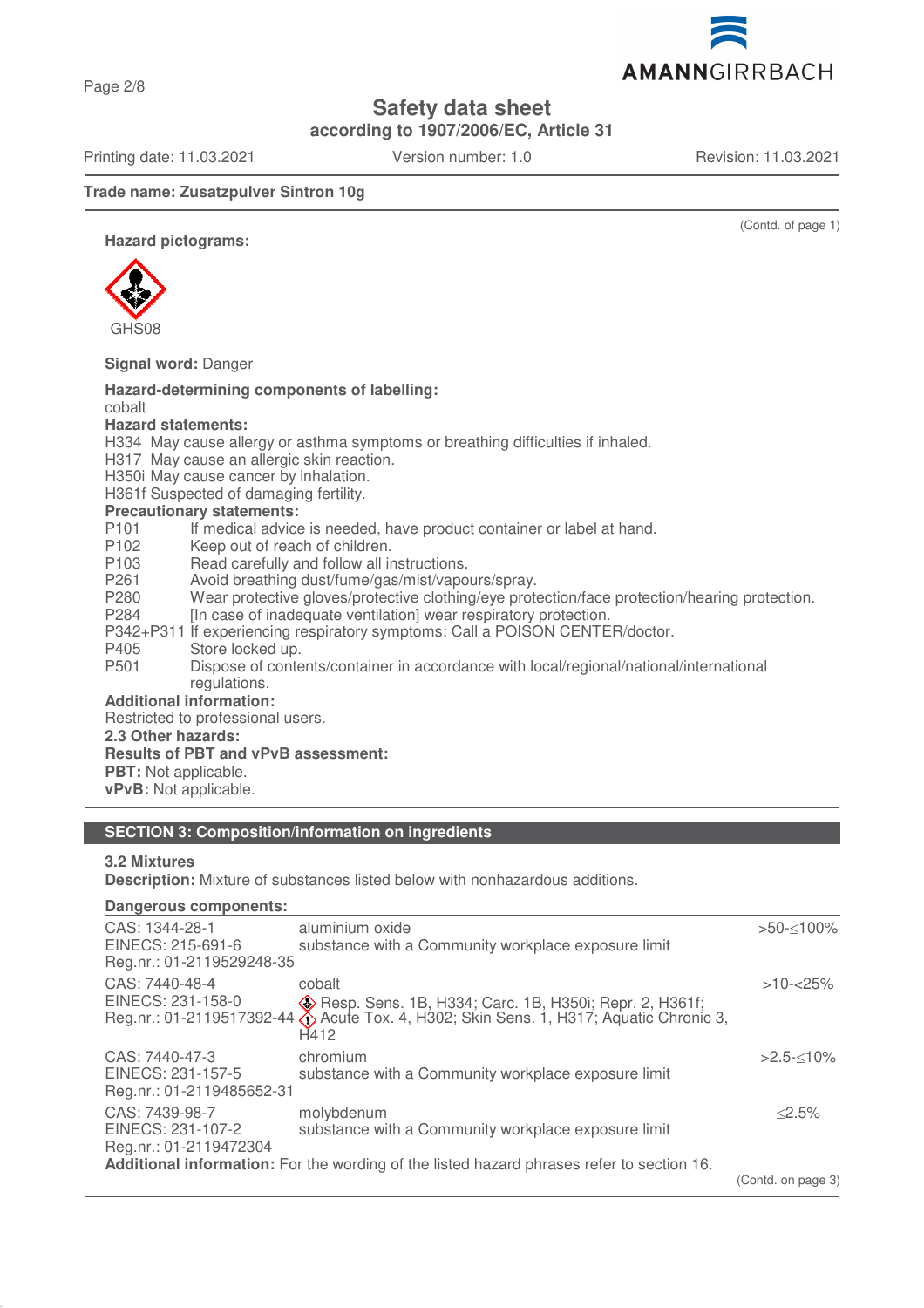

Page 3/8

# **Safety data sheet**

**according to 1907/2006/EC, Article 31**

Printing date: 11.03.2021 Version number: 1.0 Revision: 11.03.2021

**Trade name: Zusatzpulver Sintron 10g**

(Contd. of page 2)

## **SECTION 4: First aid measures**

### **4.1 Description of first aid measures:**

**General information:**

Take affected persons out into the fresh air.

Do not leave affected persons unattended.

**After inhalation:** Supply fresh air; consult doctor in case of complaints.

**After skin contact:** Immediately wash with water and soap and rinse thoroughly.

### **After eye contact:**

Rinse opened eye for several minutes under running water.

Call a doctor immediately.

**After swallowing:** Call a doctor immediately.

**4.2 Most important symptoms and effects, both acute and delayed:**

No further relevant information available.

**4.3 Indication of any immediate medical attention and special treatment needed:**

No further relevant information available.

## **SECTION 5: Firefighting measures**

**5.1 Extinguishing media:**

**Suitable extinguishing agents:**

CO2, powder or water spray. Fight larger fires with water spray or alcohol resistant foam.

**5.2 Special hazards arising from the substance or mixture:** No further relevant information available.

### **5.3 Advice for firefighters:**

### **Protective equipment:**

Mouth respiratory protective device.

Do not inhale explosion gases or combustion gases.

## **SECTION 6: Accidental release measures**

**6.1 Personal precautions, protective equipment and emergency procedures:**

Wear protective equipment. Keep unprotected persons away.

Ensure adequate ventilation.

Avoid formation of dust.

Use respiratory protective device against the effects of fumes/dust/aerosol.

**6.2 Environmental precautions:** Do not allow to enter sewers/ surface or ground water.

**6.3 Methods and material for containment and cleaning up:**

Pick up mechanically.

Ensure adequate ventilation.

Dispose of the material collected according to regulations.

**6.4 Reference to other sections:**

See Section 7 for information on safe handling.

See Section 8 for information on personal protection equipment.

See Section 13 for disposal information.

## **SECTION 7: Handling and storage**

**7.1 Precautions for safe handling:**

Ensure good ventilation/exhaustion at the workplace.

Prevent formation of dust.

Provide suction extractors if dust is formed.

**Information about fire - and explosion protection:** No special measures required.

(Contd. on page 4)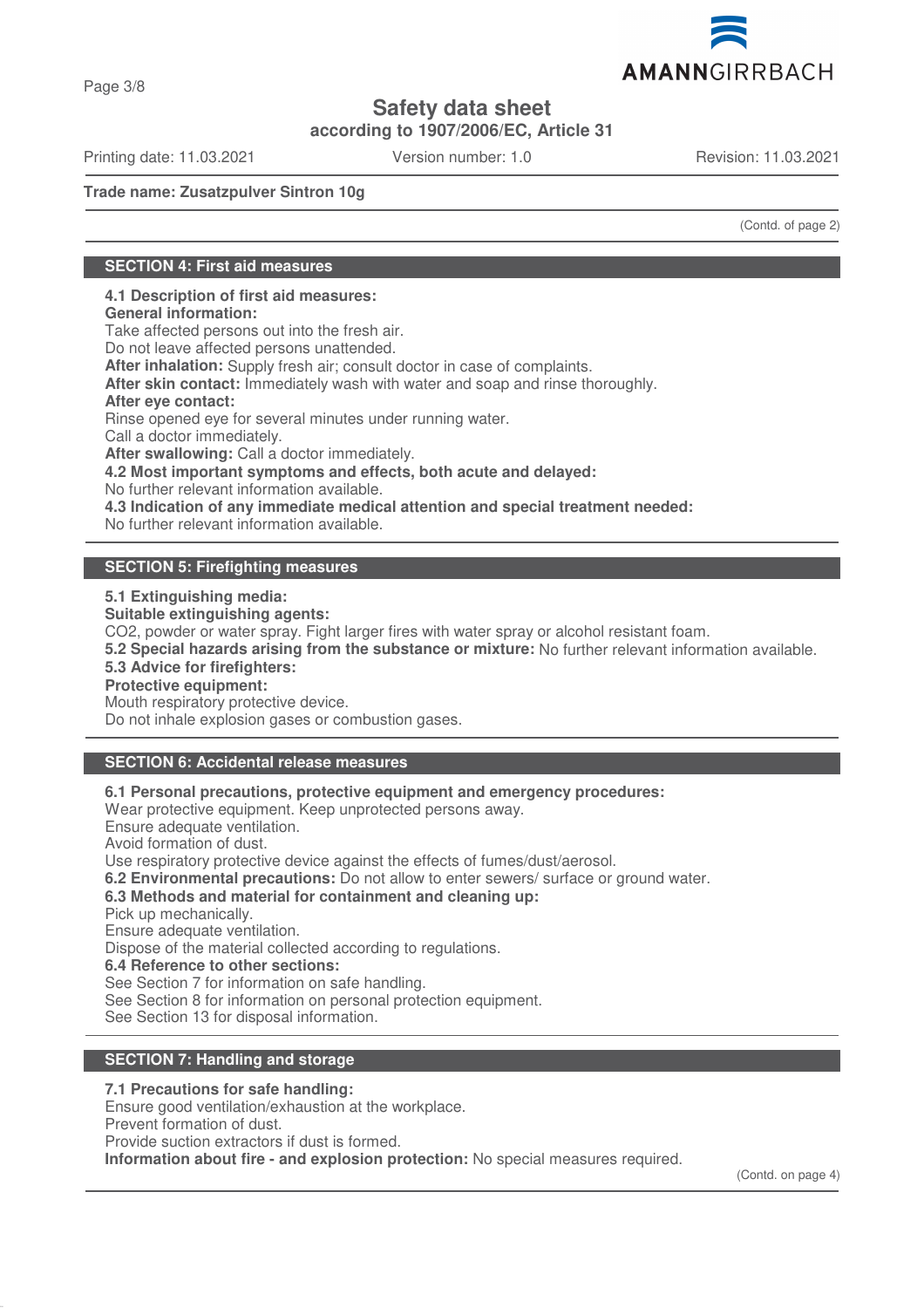

Page 4/8

# **Safety data sheet**

**according to 1907/2006/EC, Article 31**

Printing date: 11.03.2021 Version number: 1.0 Revision: 11.03.2021

**Trade name: Zusatzpulver Sintron 10g**

(Contd. of page 3)

**7.2 Conditions for safe storage, including any incompatibilities: Storage:**

**Requirements to be met by storerooms and receptacles:** Store only in the original receptacle. **Information about storage in one common storage facility:** Store away from foodstuffs.

**Further information about storage conditions:** Keep container tightly sealed.

**7.3 Specific end use(s):** No further relevant information available.

## **SECTION 8: Exposure controls/personal protection**

### **8.1 Control parameters:**

**Ingredients with limit values that require monitoring at the workplace:** 

### **1344-28-1 aluminium oxide**

OEL Long-term value: 10<sup>\*</sup> 4<sup>\*\*</sup> mg/m<sup>3</sup>

\*total inhalable \*\*respirable dust

### **7440-48-4 cobalt**

OEL Long-term value: 0.02 mg/m<sup>3</sup> as Co; Sens.

#### **7440-47-3 chromium**

OEL Long-term value: 2 mg/m<sup>3</sup> IOELV

### **7439-98-7 molybdenum**

OEL Long-term value: 3\* mg/m<sup>3</sup> as Mo, \* respirable

### **8.2 Exposure controls:**

**Appropriate engineering controls** No further data; see item 7. **Individual protection measures, such as personal protective equipment General protective and hygienic measures:**

The usual precautionary measures are to be adhered to when handling chemicals.

Wash hands before breaks and at the end of work.

Keep away from foodstuffs, beverages and feed.

Do not inhale dust / smoke / mist. Avoid contact with the eyes and skin.

# **Respiratory protection:**

Use suitable respiratory protective device in case of insufficient ventilation.

Filter P3

### **Hand protection** Protective gloves

### **Material of gloves:**

The selection of the suitable gloves does not only depend on the material, but also on further marks of quality and varies from manufacturer to manufacturer.

Nitrile rubber, NBR

Butyl rubber, BR

**Penetration time of glove material:**

The exact break through time has to be found out by the manufacturer of the protective gloves and has to be observed.

**Eye/face protection** Tightly sealed goggles

### **SECTION 9: Physical and chemical properties**

**9.1 Information on basic physical and chemical properties: General Information: Colour:** Light grey **Odour:** Odourless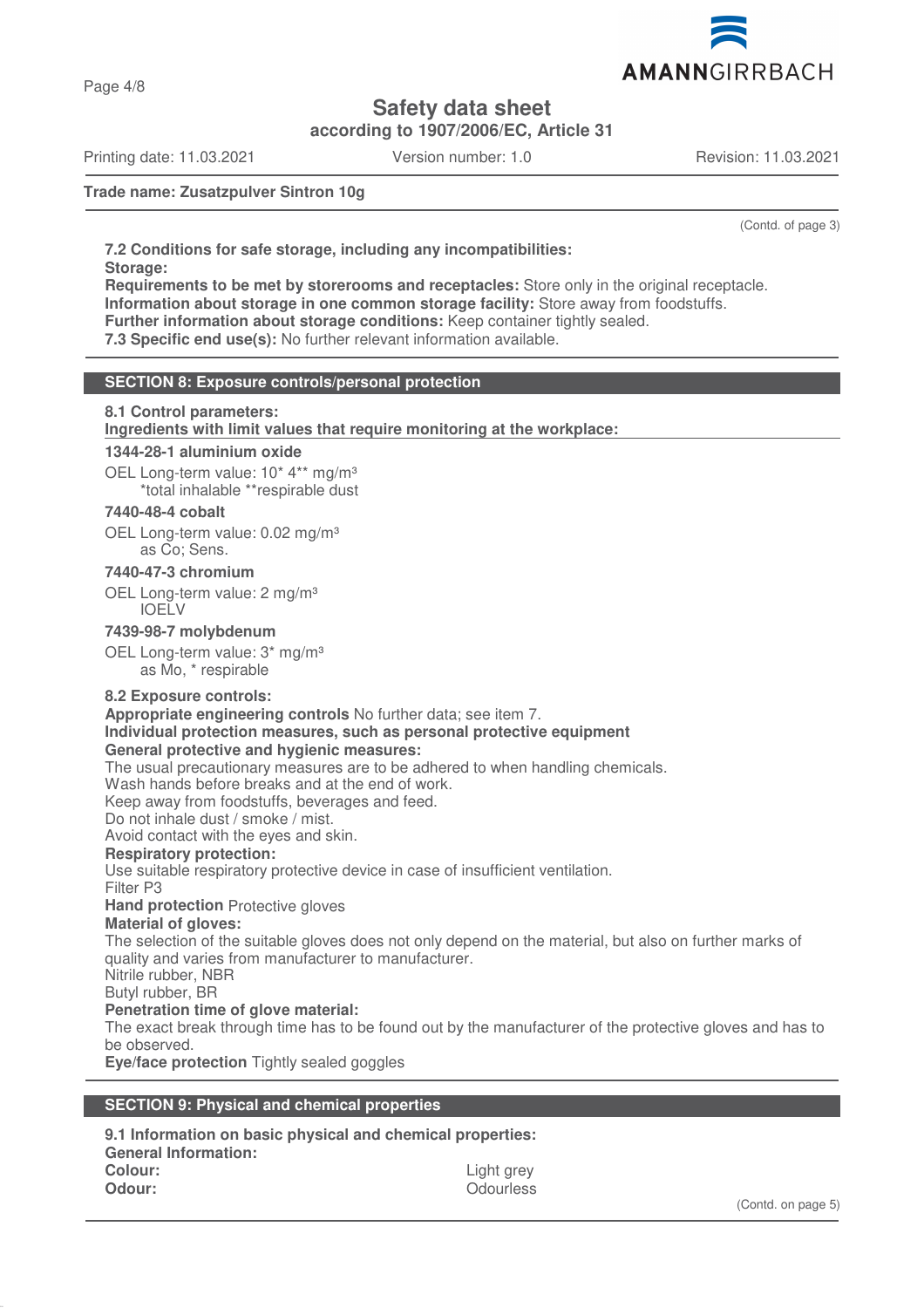

**Safety data sheet**

**according to 1907/2006/EC, Article 31**

Printing date: 11.03.2021 Version number: 1.0 Revision: 11.03.2021

## **Trade name: Zusatzpulver Sintron 10g**

|                                                                        | (Contd. of page 4)                              |
|------------------------------------------------------------------------|-------------------------------------------------|
| <b>Odour threshold:</b>                                                | Not determined.                                 |
| <b>Melting point/freezing point:</b>                                   | Undetermined.                                   |
| Boiling point or initial boiling point and boiling                     |                                                 |
| range                                                                  | Undetermined.                                   |
| Flammability                                                           | Not applicable.                                 |
| Lower and upper explosion limit                                        |                                                 |
| Lower:                                                                 | Not determined.                                 |
| Upper:                                                                 | Not determined.                                 |
| <b>Flash point:</b>                                                    | Not applicable.                                 |
| <b>Auto-ignition temperature:</b><br><b>Decomposition temperature:</b> | Product is not selfigniting.<br>Not determined. |
| pH                                                                     | Not applicable.                                 |
| <b>Viscosity:</b>                                                      |                                                 |
| <b>Kinematic viscosity</b>                                             | Not applicable.                                 |
| Dynamic:                                                               | Not applicable.                                 |
| <b>Solubility</b>                                                      |                                                 |
| water:                                                                 | Insoluble.                                      |
| Partition coefficient n-octanol/water (log value)                      | Not determined.                                 |
| <b>Vapour pressure:</b>                                                | Not determined.                                 |
| Density and/or relative density                                        |                                                 |
| <b>Density:</b>                                                        | Not determined.                                 |
| <b>Relative density:</b>                                               | Not determined.                                 |
| Vapour density:                                                        | Not determined.                                 |
| 9.2 Other information:                                                 |                                                 |
| Appearance:                                                            |                                                 |
| Form:                                                                  | Solid                                           |
| Important information on protection of health                          |                                                 |
| and environment, and on safety.<br><b>Explosive properties:</b>        |                                                 |
| <b>Change in condition:</b>                                            | Product does not present an explosion hazard.   |
| <b>Evaporation rate:</b>                                               | Not applicable.                                 |
| Information with regard to physical hazard                             |                                                 |
| classes                                                                |                                                 |
| <b>Explosives</b>                                                      | Void                                            |
| <b>Flammable gases</b>                                                 | Void                                            |
| <b>Aerosols</b>                                                        | Void                                            |
| <b>Oxidising gases</b>                                                 | Void                                            |
| <b>Gases under pressure</b>                                            | Void                                            |
| <b>Flammable liquids</b>                                               | Void                                            |
| <b>Flammable solids</b>                                                | Void                                            |
| Self-reactive substances and mixtures                                  | Void                                            |
| <b>Pyrophoric liquids</b><br><b>Pyrophoric solids</b>                  | Void<br>Void                                    |
| Self-heating substances and mixtures                                   | Void                                            |
| Substances and mixtures, which emit flammable                          |                                                 |
| gases in contact with water                                            | Void                                            |
| <b>Oxidising liquids</b>                                               | Void                                            |
| <b>Oxidising solids</b>                                                | Void                                            |
| <b>Organic peroxides</b>                                               | Void                                            |
| <b>Corrosive to metals</b>                                             | Void                                            |
| <b>Desensitised explosives</b>                                         | Void                                            |
|                                                                        | (Control, on page 6)                            |

(Contd. on page 6)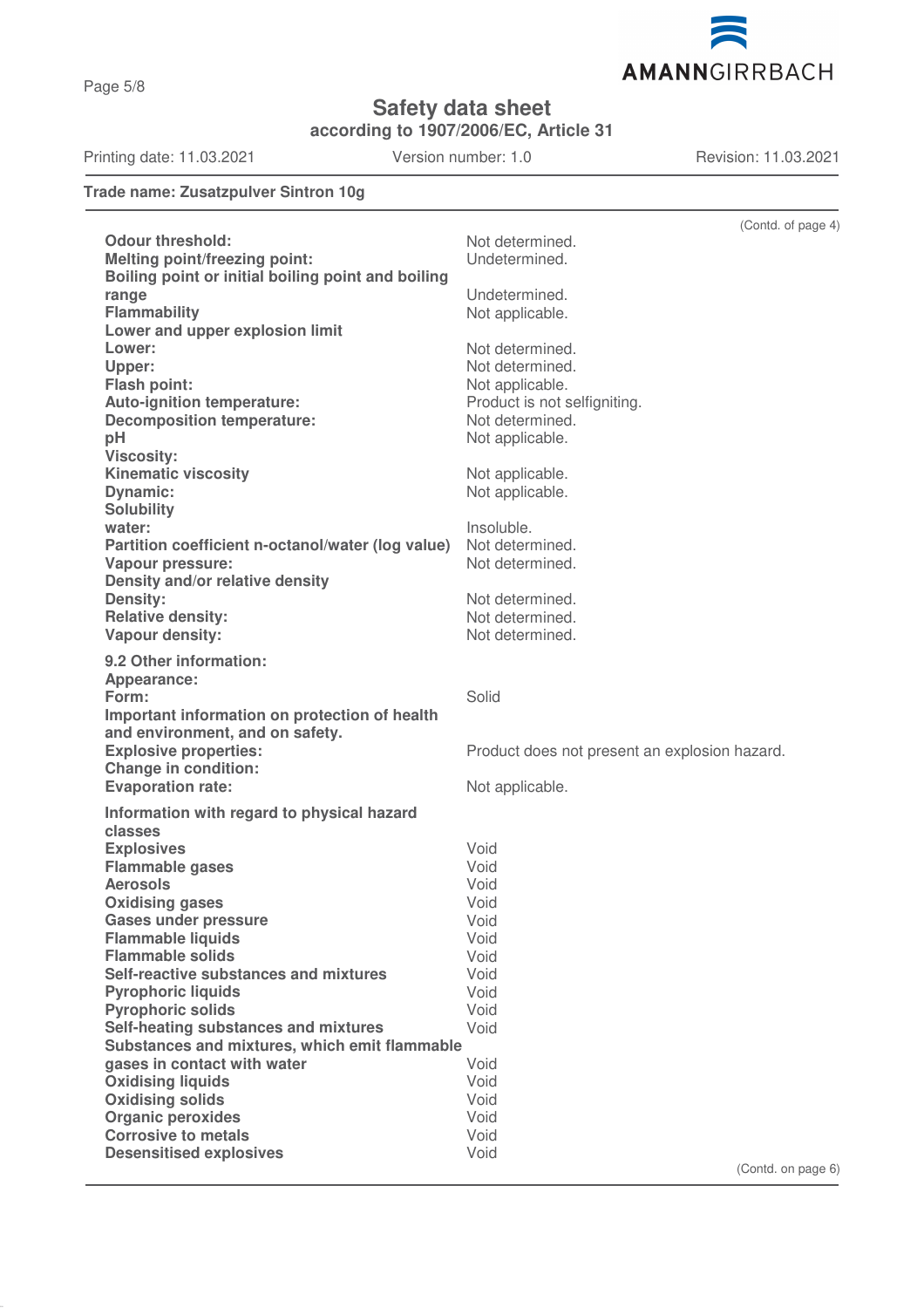

Page 6/8

## **Safety data sheet**

**according to 1907/2006/EC, Article 31**

Printing date: 11.03.2021 Version number: 1.0 Revision: 11.03.2021

**Trade name: Zusatzpulver Sintron 10g**

(Contd. of page 5)

## **SECTION 10: Stability and reactivity**

**10.1 Reactivity:** No further relevant information available.

**10.2 Chemical stability:**

**Thermal decomposition / conditions to be avoided:**

No decomposition if used according to specifications.

**10.3 Possibility of hazardous reactions:** No dangerous reactions known.

**10.4 Conditions to avoid:** No further relevant information available.

**10.5 Incompatible materials:** No further relevant information available.

**10.6 Hazardous decomposition products:** No dangerous decomposition products known.

### **SECTION 11: Toxicological information**

**11.1 Information on hazard classes as defined in Regulation (EC) No 1272/2008 Acute toxicity** Based on available data, the classification criteria are not met.

**LD/LC50 values relevant for classification:** 

### **7440-48-4 cobalt**

Oral LD50 550 mg/kg (rat) (OECD 425)

**Skin corrosion/irritation** Based on available data, the classification criteria are not met.

**Serious eye damage/irritation** Based on available data, the classification criteria are not met. **Respiratory or skin sensitisation**

May cause allergy or asthma symptoms or breathing difficulties if inhaled.

May cause an allergic skin reaction.

**Germ cell mutagenicity** Based on available data, the classification criteria are not met.

**Carcinogenicity** Based on available data, the classification criteria are not met.

**Reproductive toxicity**

Suspected of damaging fertility.

**STOT-single exposure** Based on available data, the classification criteria are not met.

**STOT-repeated exposure** Based on available data, the classification criteria are not met.

**Aspiration hazard** Based on available data, the classification criteria are not met.

## **11.2 Information on other hazards**

**Endocrine disrupting properties** 

None of the ingredients is listed.

### **SECTION 12: Ecological information**

**12.1 Toxicity:**

**Aquatic toxicity:** No further relevant information available.

**12.2 Persistence and degradability:** No further relevant information available.

**12.3 Bioaccumulative potential:** No further relevant information available.

**12.4 Mobility in soil:** No further relevant information available.

**12.5 Results of PBT and vPvB assessment:**

**PBT:** Not applicable.

**vPvB:** Not applicable.

**12.6 Endocrine disrupting properties**

The product does not contain substances with endocrine disrupting properties.

**12.7 Other adverse effects:** No further relevant information available.

**Additional ecological information:**

## **General notes:**

The product contains heavy metals. Avoid transfer into the environment. Specific preliminary treatments are necessary

Water hazard class 3 (German Regulation) (Self-assessment): extremely hazardous for water Do not allow product to reach ground water, water course or sewage system, even in small quantities.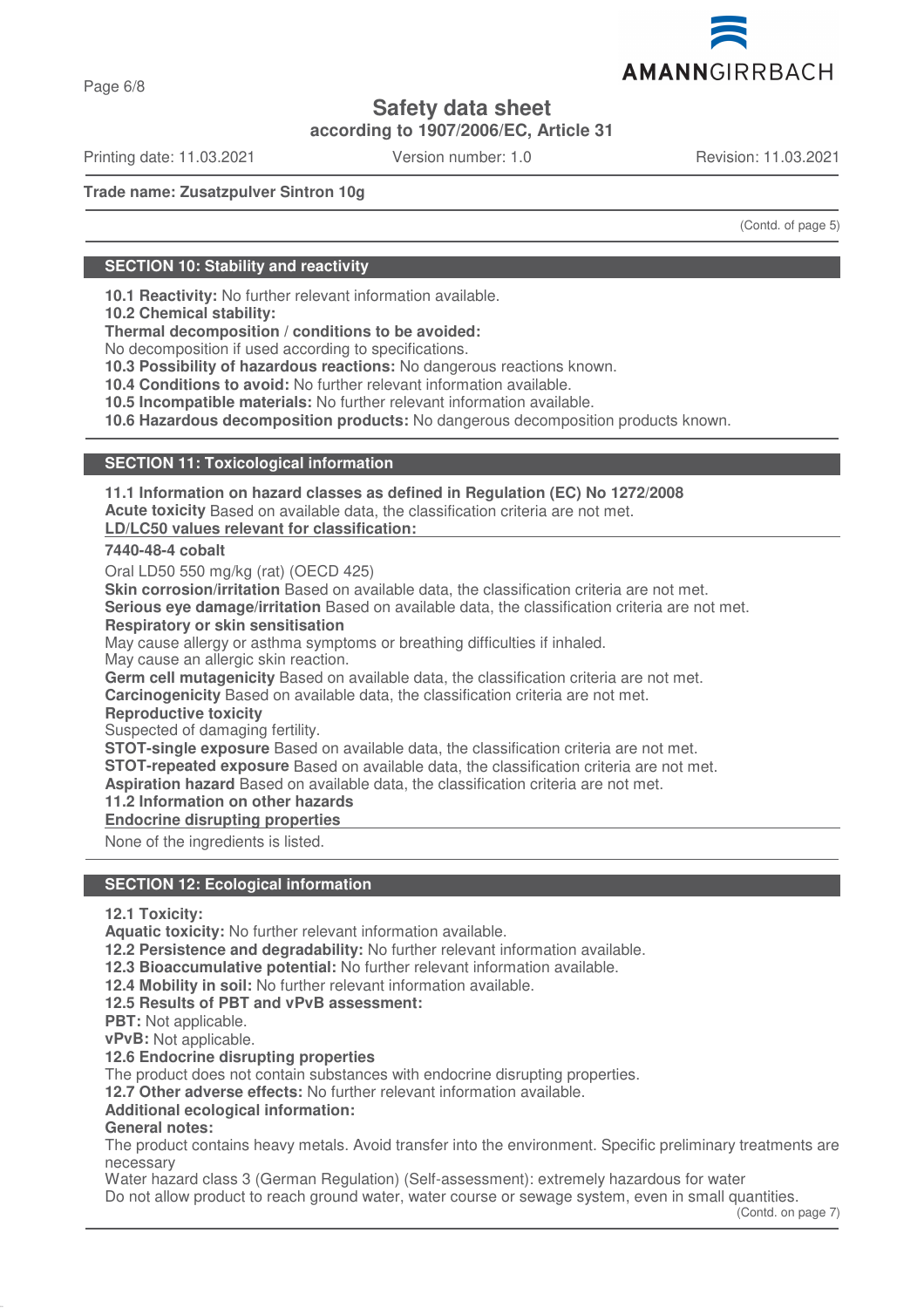

**Safety data sheet**

**according to 1907/2006/EC, Article 31**

Printing date: 11.03.2021 Version number: 1.0 Revision: 11.03.2021

(Contd. of page 6)

### **Trade name: Zusatzpulver Sintron 10g**

Danger to drinking water if even extremely small quantities leak into the ground.

### **SECTION 13: Disposal considerations**

### **13.1 Waste treatment methods:**

# **European waste catalogue:**

Dispose of contents/container in accordance with local/regional/national/international regulations.

#### **Uncleaned packaging:**

**Recommendation:** Disposal must be made according to official regulations.

## **SECTION 14: Transport information**

| 14.1 UN number or ID number<br>ADR, ADN, IMDG, IATA                                       | Void            |  |  |
|-------------------------------------------------------------------------------------------|-----------------|--|--|
| 14.2 UN proper shipping name:<br>ADR, ADN, IMDG, IATA<br>14.3 Transport hazard class(es): | Void            |  |  |
| ADR, ADN, IMDG, IATA                                                                      |                 |  |  |
| Class:                                                                                    | Void            |  |  |
| 14.4 Packing group:                                                                       |                 |  |  |
| <b>ADR, IMDG, IATA</b>                                                                    | Void            |  |  |
| <b>14.5 Environmental hazards:</b>                                                        |                 |  |  |
| <b>Marine pollutant:</b>                                                                  | <b>No</b>       |  |  |
| 14.6 Special precautions for user:                                                        | Not applicable. |  |  |
| 14.7 Maritime transport in bulk according to IMO                                          |                 |  |  |
| <b>instruments</b>                                                                        | Not applicable. |  |  |
| <b>UN</b> "Model Regulation":                                                             | Void            |  |  |

## **SECTION 15: Regulatory information**

**15.1 Safety, health and environmental regulations/legislation specific for the substance or mixture:** No further relevant information available.

**Directive 2012/18/EU Named dangerous substances - ANNEX I** None of the ingredients is listed. **DIRECTIVE 2011/65/EU on the restriction of the use of certain hazardous substances in electrical and electronic equipment – Annex II**

None of the ingredients is listed.

**15.2 Chemical safety assessment:** A Chemical Safety Assessment has not been carried out.

### **SECTION 16: Other information**

This information is based on our present knowledge. However, this shall not constitute a guarantee for any specific product features and shall not establish a legally valid contractual relationship.

### **Relevant phrases:**

H302 Harmful if swallowed.

H317 May cause an allergic skin reaction.

- H334 May cause allergy or asthma symptoms or breathing difficulties if inhaled.
- H350i May cause cancer by inhalation.
- H361f Suspected of damaging fertility.

H412 Harmful to aquatic life with long lasting effects.

### **Department issuing SDS:**

ADEEGO GmbH Wildsteig 4A